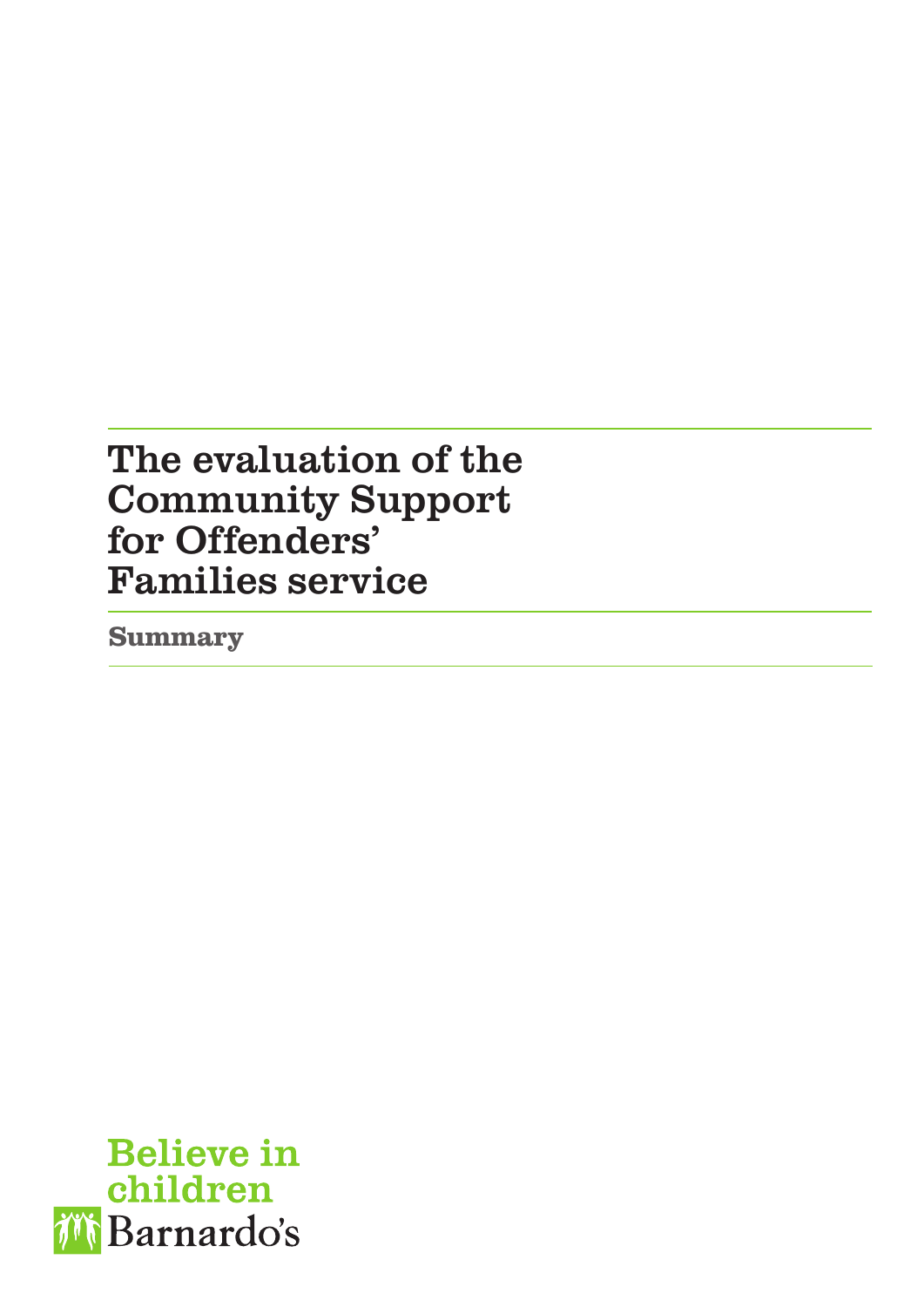# Summary

### **Context**

This summary sets out the findings from an evaluation of the Community Support for Offenders' Families (CSOF) service.1 CSOF was a time-limited service, jointly funded by Barnardo's and the National Offender Management Service (NOMS) Commissioning Strategies Group (CSG) using grant monies, which aimed to complement custody-based models of family support by developing capacity and capability in a community offender management context.

The CSOF service was developed in recognition of the need to provide effective support for offenders and their families in the community, and in light of growing evidence showing the serious impact of parental imprisonment on children and the wider family, and the role of family relationships in desistance.

It was established in three areas: Bristol, the Isle of Wight and south east Wales. Each project differed in terms of its location, geographical coverage and the make-up of the local population. In Bristol, the project covered the Bristol City Council area (population 430,000); on the Isle of Wight, it covered the whole island (population 140,000); and in Wales, it covered eight local authority areas (total population 800,000).

Within each area, the projects sought to work with local agencies to raise awareness of the needs of families affected by the imprisonment or offending of a parent/carer, to facilitate the development of procedures and practice, and to provide support to a small number of families with children aged 0 to 18 years who had a parent or carer in prison or serving a community sentence. The pilot phase ran from August 2012 to March 2014 in Bristol, January 2013 to March 2014 on the Isle of Wight and from April 2013 to March 2014 in Wales.

### The evaluation

The evaluation sought to answer the following research questions:

- Has CSOF contributed to improved outcomes for offenders' families?
- Has CSOF influenced the local service response towards offenders' families?
- Has CSOF resulted in increased professional awareness of the support needs of offenders' families in each locality?

The evaluation adopted a mixed methods approach. Data were collected from the three CSOF areas using a range of methods, including: qualitative interviews with stakeholders, staff, and families; case reviews of service user data; questionnaires; feedback forms; telephone interviews; and an online survey for professionals who had participated in training and/or awareness-raising activities. Case examples were extracted from the data to illustrate how the CSOF service worked with families and the outcomes that this achieved. The evaluation was conducted by a research consultant from Barnardo's Training and Consultancy, seconded to Barnardo's Strategy Unit for the duration of the work. The evaluation was overseen by a research advisory group that included members from NOMS, Barnardo's and Wales Probation Trust.

### The CSOF Model

A theory of change for the CSOF service was developed in conjunction with staff from the service, as part of the evaluation. This set out the intended outcomes in the short and medium term, and how those outcomes could contribute to achieving the long-term aims of the service.

While the long-term overall aims of the service were to improve the life chances of offenders' children and reduce re-offending,

1 Throughout this report, where reference is made to a specific operational site, the term 'project' is used. When discussing the three projects as a whole, the term 'service' is used.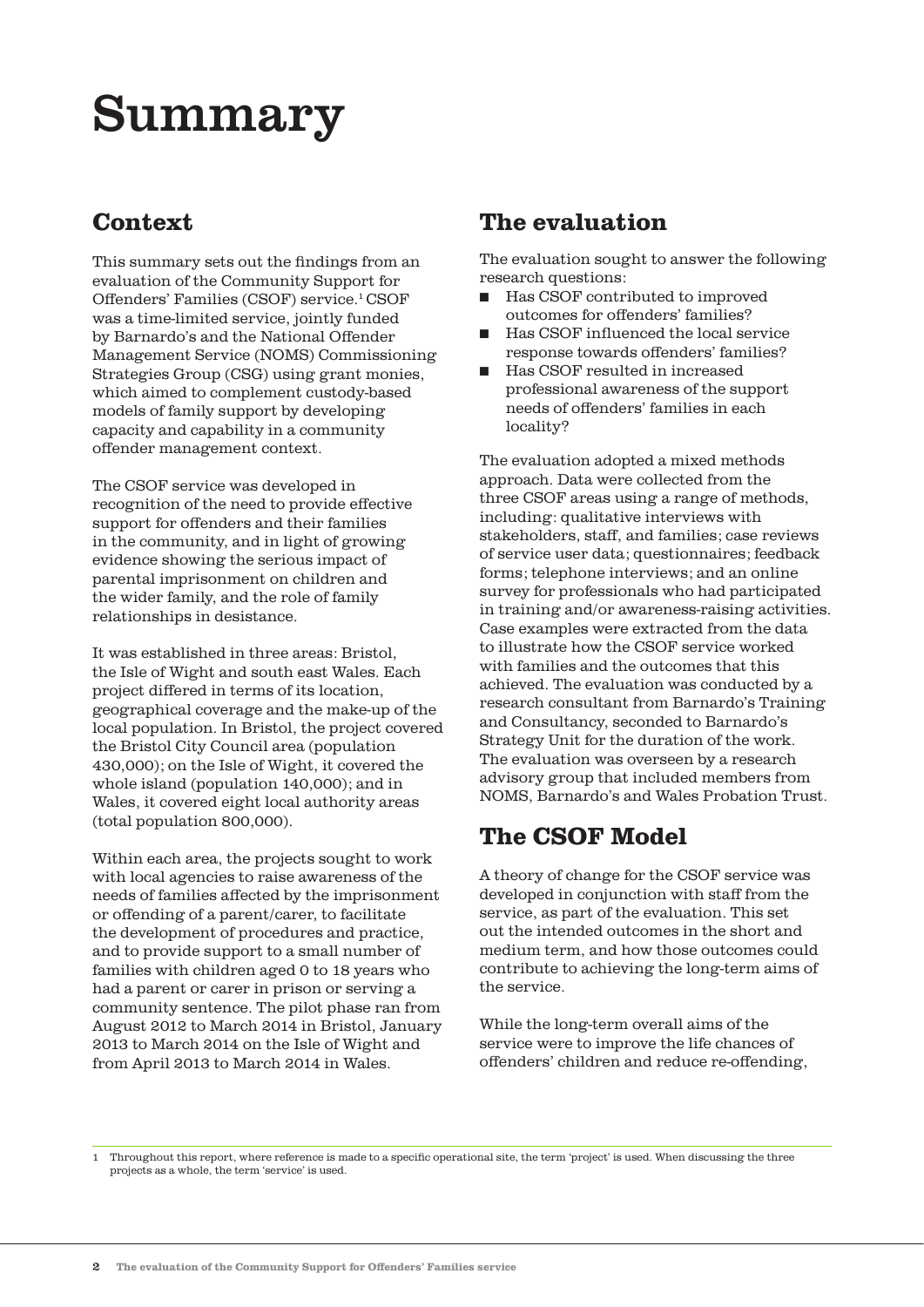the evaluation focused on the intermediate outcomes, which evidence suggests can contribute towards these results. The intended outcomes that were identified for the service in 2012 were informed by NOMS guidance on factors that promoted desistance and strengthened family relationships<sup>2</sup>, as well as earlier Barnardo's work with children of prisoners. The key intermediate and shortterm outcomes that were addressed are identified in the theory of change for the CSOF model. Intermediate outcomes were: reduced isolation/stigma; improved parenting capacity; improved parenting knowledge and strategies; improved parent/carer-child contact and/or relationships; and children having improved confidence and self-esteem.

The key activities of the CSOF service were:

- providing support for families with children who have a parent/carer in prison or serving a community sentence
- facilitating the development of local procedures and practices that take into consideration the impact of offending on family members
- raising awareness of the needs of children affected by parental imprisonment or offending through training and other awareness-raising activities.

### Findings

#### Operational delivery

A total of 79 families were referred or selfreferred to the CSOF service for family support during the pilot period. Across the 79 families, 134 individuals received support, with the length of intervention ranging from less than a month to 12 months or more, depending on the issues the family was facing and other support available to them. In the majority of cases, the service was working with partners/ ex-partners and their children, but where possible, direct work was also carried out with the offenders themselves.

The nature of the support provided was wide ranging and determined by the needs of the family. It included therapeutic interventions for the whole family, the parent or child, parenting advice, liaising with other services on the family's behalf, and facilitating prison visits or contact with the offender. The CSOF service also made referrals to, and worked with, a wide range of agencies on behalf of families who required family support, as well as providing advice and information to practitioners from other agencies to assist them in supporting families of offenders.

In order to facilitate the development of local procedures and practices that took into consideration the impact of offending on family members, the CSOF service undertook work to establish relationships with professionals who had strategic and management responsibility for relevant areas of work, as well as practitioners who had dayto-day contact with offenders, their children and families. This was achieved through networking and participation at key meetings and forums.

Training and awareness-raising activities were also held with a range of different services to increase understanding of the impact of offending on children and families and the role of family relationships on desistance. A total of 25 one-day training sessions were conducted and 362 professionals trained across the pilot period. In addition, an estimated 1,000 practitioners and managers were engaged through shorter awareness-raising briefings and sessions.

#### Service outcomes

#### For families

Family support by the CSOF service filled an important gap in service provision, and there was evidence of a number of benefits for families who engaged with the service, who were often struggling with multiple

2 National Offender Management Service. (2012). NOMS commissioning intentions for 2013-14: Discussion document. London: Ministry of Justice.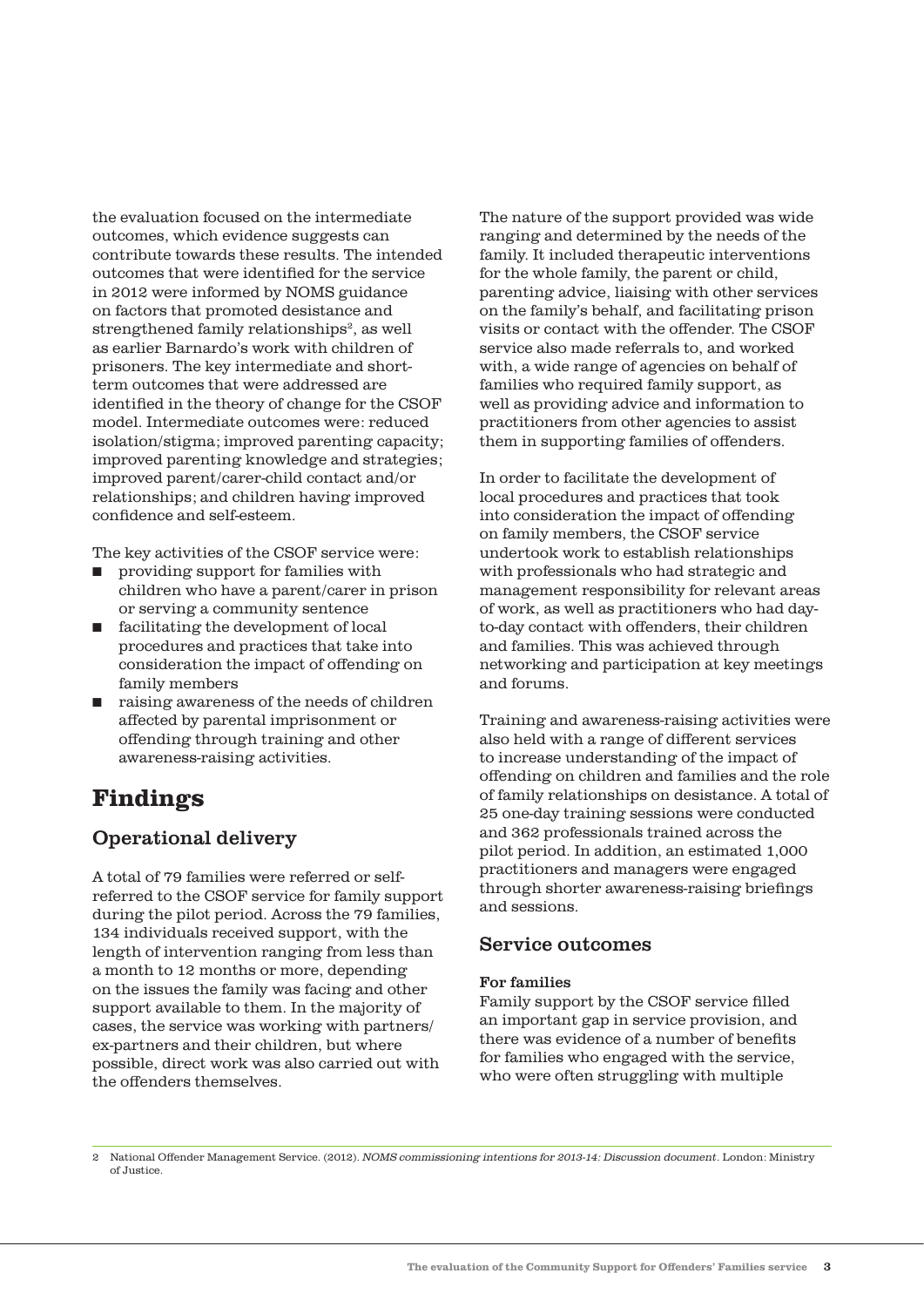and complex issues at the point of referral (including self-referral). Families spoke of their relief at being able to talk freely to the Project Workers without being judged. The CSOF service was able to assist families in addressing practical or financial concerns, provide advice and strategies to help build parenting capacity, and facilitate contact and/ or address concerns regarding contact with the offending family member. The service also had an important role to play in building the self-esteem and confidence of the children and young people who had been negatively affected by their parent's offending, and in tackling the isolation and stigma experienced by families of offenders.

Developing the local service context The evaluation highlighted that the CSOF service played an important role in bringing together different agencies to review overarching systems and processes, as well as encouraging individual organisations to review their own practices. There was evidence that a number of agencies in the three areas covered by the CSOF service had reviewed and adapted their recording and assessment practices as a result of the service's input. Other ways in which the service influenced the local service context was through promoting and developing the role of Single Points of Contact – or 'Champions' – for children and families of offenders in probation services and other partner agencies. It also produced charters for organisations working with families of offenders and developed procedures for recording, an information sharing protocol, and a toolkit for Offender Managers working with offenders' families.

#### Raising awareness

There was evidence that the training and awareness-raising activities carried out by the service were effective in improving practitioners' understanding about the impact of offending on families, and equipping them with the skills and knowledge to identify and support families more effectively (including making referrals to the CSOF service and other agencies). Following the training,

participants indicated areas where they were planning on making changes to their practice. Data collected as part of the evaluation demonstrated that many had gone on to make these changes in areas such as reviewing caseloads with family offending in mind, offering targeted support to a child or family, or sharing information with colleagues about the support needs of offenders' families. Their engagement with and commitment to reviewing practices within their own organisations was testament to the positive impact of the training and awareness-raising work carried out by the CSOF service.

### Learning

The major learning points of the evaluation are set out below. They highlight some of the best practice and challenges faced by the service and its evaluation.

#### Service formation and development

- Changes in resourcing during the lifetime of the service meant that only the Wales project included a full-time Offender Manager. Consequently, almost all development of procedures and protocols happened in Wales, and their joint work/ information sharing was stronger
- The re-organisation of other services and uncertainty around this had an important impact on the service. The preparation for the transformation of the probation trusts into the National Probation Service and Community Rehabilitation Companies meant that there were changes in personnel and additional demands on Offender Managers' time.
- The differences in implementation in the three local services and varied emphases, for example on training professionals versus direct family support, across the three sites resulted in difficulties in assessing the overall impact of CSOF's work.
- There were some gaps in service user data and inconsistency in the use of outcomes, which had an impact on data analysis.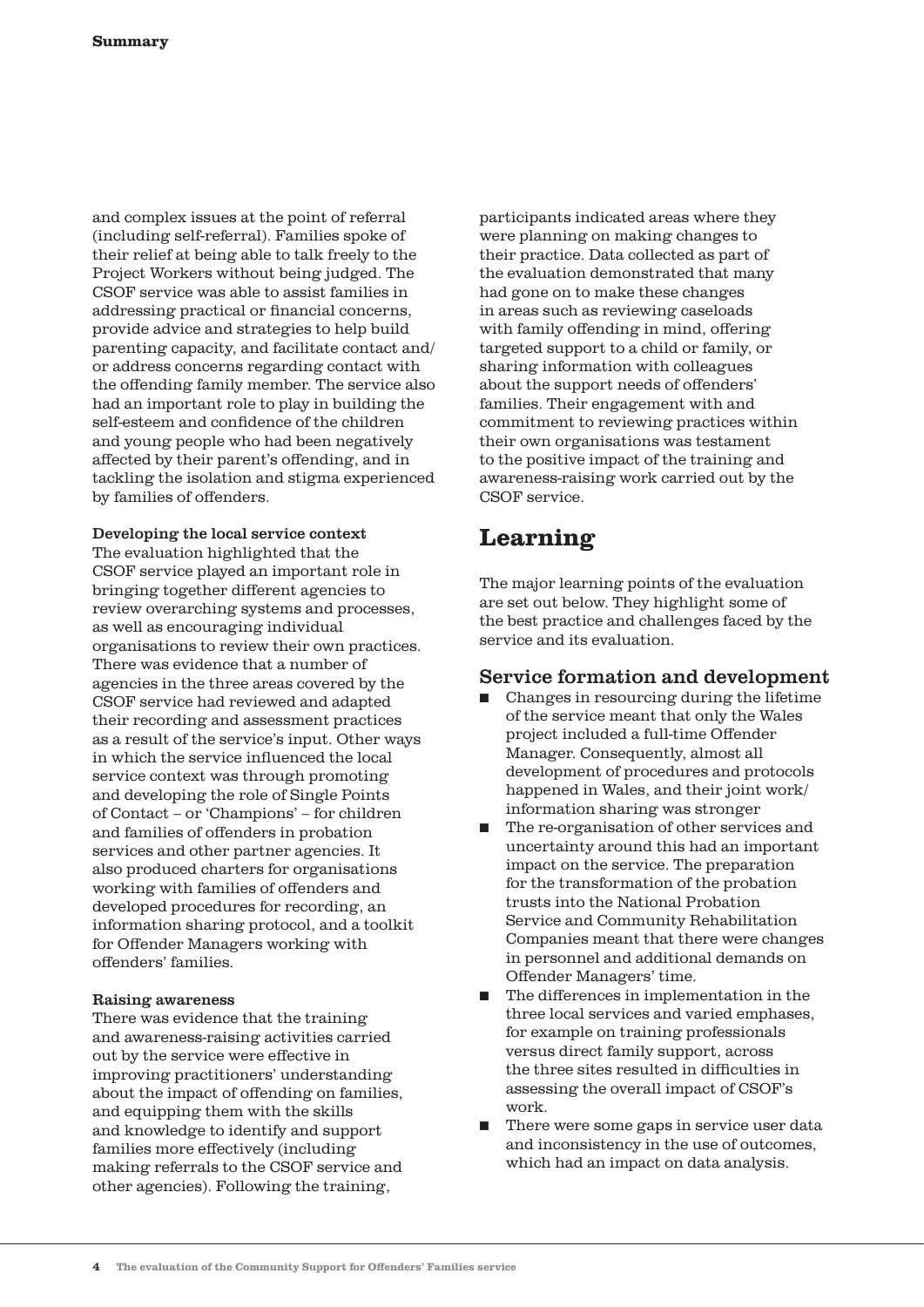#### Awareness raising and engaging with partner agencies

- Awareness-raising activities underpinned much of the work of the CSOF service.
- Engaging senior staff in other agencies and gaining their commitment was critical to the delivery of the service.
- The presence of the CSOF service in probation offices, either as an office base or at drop-ins/surgeries, was an important factor in encouraging referrals.
- The secondments and gifted time of Offender Managers helped to reinforce CSOF'S relevance for criminal justice agencies and enabled the service's aims and activities to be communicated in a meaningful way.
- The limited staff resources and wide scope of the CSOF service restricted the time that could be committed to engaging all agencies. Schools were identified as key services but engaging with them was particularly resource intensive due to their large number and diversity.
- The awareness-raising briefings and training were successful in reaching a large number of professionals and in improving their knowledge and understanding of the needs of offenders' families. Participants were able to illustrate how they could apply their learning in their practice.
- The Bristol Charter for Children of Prisoners was an example of an effective way of focusing attention on the child's voice.

#### Working with families

- Self-referral proved to be an important pathway to support for some isolated families, including families with significant support needs, but only a small number of families from black and minority ethnic groups accessed the CSOF service.
- The Project Workers accessed a range of services, tools and resources to support families. Applying their specialist knowledge, advising other practitioners

and drawing on the expertise of other providers were all important in achieving positive outcomes for families.

- The number of referrals illustrated the demand for the service and the outcomes data demonstrated a variety of needs. The qualitative analysis found that families reported positive outcomes as a result of the CSOF service's input.
- Particular learning can be gained from CSOF interventions where a family member had been convicted of a sexual offence. Feedback from CSOF staff and the families themselves suggested that these families are particularly isolated, face complex issues and require a range of practical and therapeutic support.
- The fact that a large number of families were separated as a result of imprisonment or family breakdown meant that the projects had no direct contact with the offenders in almost half of their cases.

#### Identification and assessment

- Feedback from stakeholders highlighted some of the complexities and challenges in identifying families of offenders, including families' own reluctance to be identified.
- Changes to enable agencies to identify and assess children and families of offenders were often dependent on key individuals taking the initiative, and the benefit was often realised at an individual level rather than enabling systematic identification and assessment.

#### Information sharing

- Casework with families highlighted the need for criminal justice agencies and children and family services to share information effectively.
- CSOF casework highlighted the potential for workers to come across information that needed to be shared with probation, the police and social services departments as part of their intelligence.
- Service staff experiences suggested the need for a specified point of contact within the newly formed National Probation Service and Community Rehabilitation Companies, in order to facilitate a two-way process of information sharing.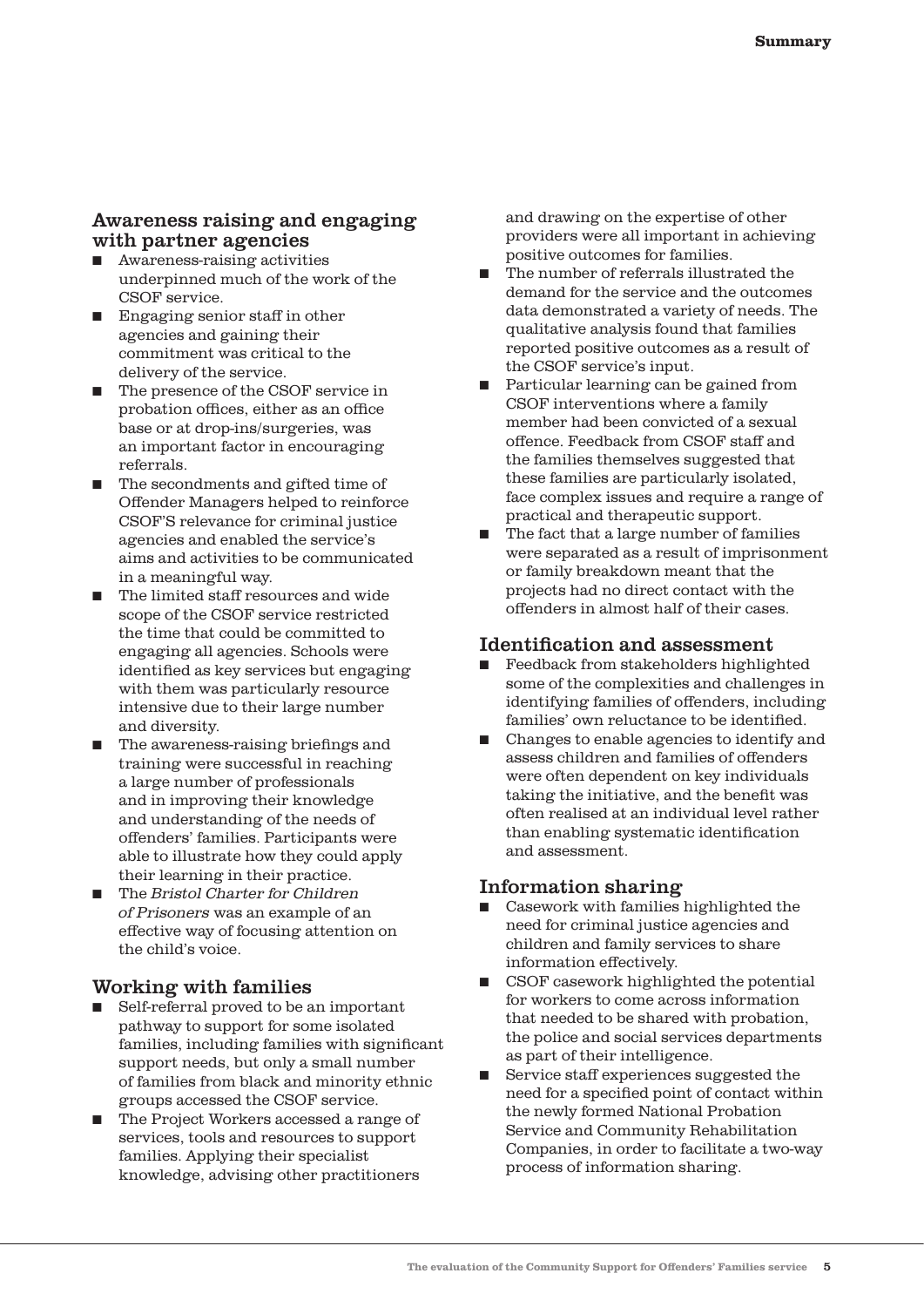■ CSOF was able to develop an information sharing protocol and procedures that would enable contact with family support services to be recorded on the Probation Service case management system.

#### The evaluation

- This evaluation should be seen as a contribution to the growing area of research on intermediate outcomes linked to desistance. Systematic collection of personal information by services, as well as longer-term monitoring of offending of parents and future offending of children, would be required to establish the relevance of outcomes achieved by the service in the short and medium terms.
- CSOF services should, in future, ensure more rigorous measurement and recording of outcomes for service users.

### Implications

The major implications of the evaluation findings are as follows:

- The CSOF community-based model of family support and service development was effective.
- The multi-dimensional role of the CSOF service contributed to its success.
- The combination of a child and familyfocused Project Worker and an Offender Manager within the service was important.
- Awareness-raising activities and training were central elements of the service.
- There were agencies (especially schools) that CSOF were not able to reach during the pilot period.
- Awareness raising and joint working combined to have an impact on offender management practice.
- Communication with Offender Managers is key to the assessment of risk and engaging with offenders.
- Procedures need to be in place so that information about risk can be shared with family support services.
- Working with other agencies, the service has identified resources and developed practice knowledge and

expertise that could be applied in other localities.

- Long-term monitoring would be required to determine whether the intermediate outcomes have an impact on desistance and intergenerational offending.
- The service demonstrated the need for changes to probation systems to collect, record and share information about offenders' families.
- Identification of children of offenders continues to be done ad hoc, and further work is required to ensure it is instead done systematically to build a comprehensive picture of need within the group.

It will be important for the new probation providers – Community Rehabilitation Companies (CRCs) and the National Probation Service (NPS) – to understand how the learning from CSOF can inform development of services in the new Transforming Rehabilitation operating model. Barnardo's has committed to fund the CSOF service for a further two years from April 2014. In Wales the CRC has extended the secondment of a full-time Offender Manager into this team up to March 2015, where it is anticipated that this will complement other communitybased initiatives and contribute to effective resettlement of offenders as part of NOMS's integrated offender management approach<sup>3</sup>. Discussions are taking place in a number of areas, and in Wales a new role of Consultant Offender Manager has been proposed, with a specific brief to provide consultancy to other OMs, to ensure that Hidden Sentence training is embedded and to ensure updated practice directions are appropriate in relation to children and families. This role could act as a key link to children's services and other family support services, including any Community Support for Offenders' Families teams, maximising benefit for the offender management process as well as for children and families.